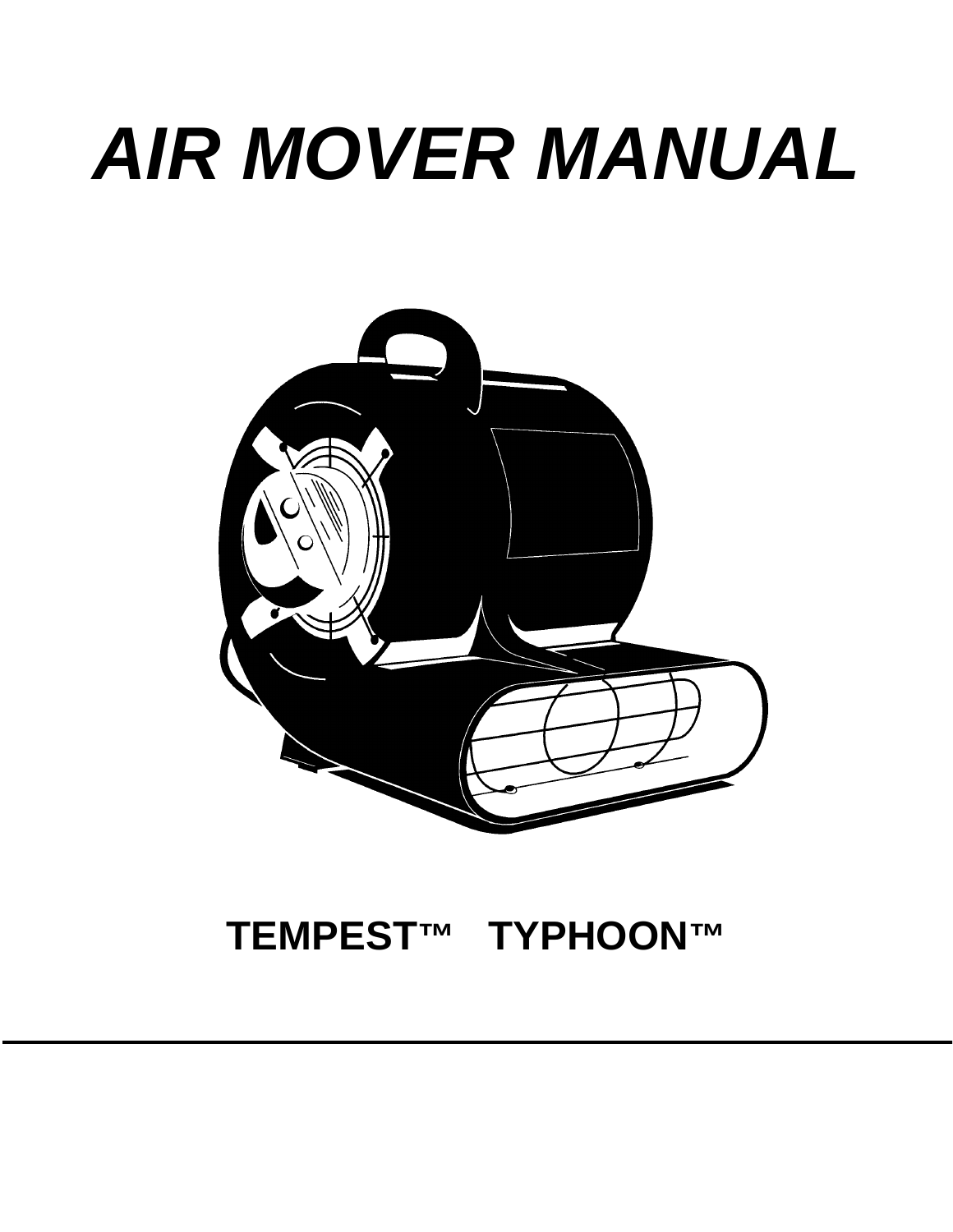*Congratulations on your purchase of a Dry Air Technology Air Mover. Dry Air Technology Air Movers are conveniently small and extremely lightweight yet powerful enough to create airflow beyond your expectations. They have been engineered to be durable, long lasting and high performing. These air movers have been rigorously tested for heavy-duty us.* 

*Your new unit was designed to provide the maximum performance. Please read this owner's manual carefully to insure that you get the most from your unit.*

#### **SAFETY INFORMATION**

#### **CAUTION!**

Unit operates on alternating current: 110/120 volt, 60 Hz or 220/240 volt, 50 Hz

Do not operate your air mover with a cut or frayed power cord. Do not unplug your unit by pulling on its cord. Grasp the plug firmly and pull it out of the wall socket or power receptacle. The plug has a safety ground pin installed that must not be removed. If the pin is damaged or missing, have the power cord replaced at once. Visually inspect the power cord before each use. Ignoring these safety precautions may result in a fire or an electric shock.

To reduce the risk of fire or electric shock, do not use this fan with any solid state speed control device.

Never operate electrical equipment in standing water. There is a shock hazard.

Never drop the unit. Sudden and severe impact may result in damage to internal components.

Your air mover should never be operated with the safety grills removed. Personal injury may result.

Drop cloths or other loose fabrics can be drawn against the unit thereby restricting airflow. This condition may cause the unit to overheat. Keep the air inlet clear of any obstructions.

Save the shipping carton in case your air mover must be returned for repair.

This unit should never be serviced or cleaned while it is plugged into a live electrical power source.

#### **WARNING: Ignoring these safety precautions may result in serious personal injury.**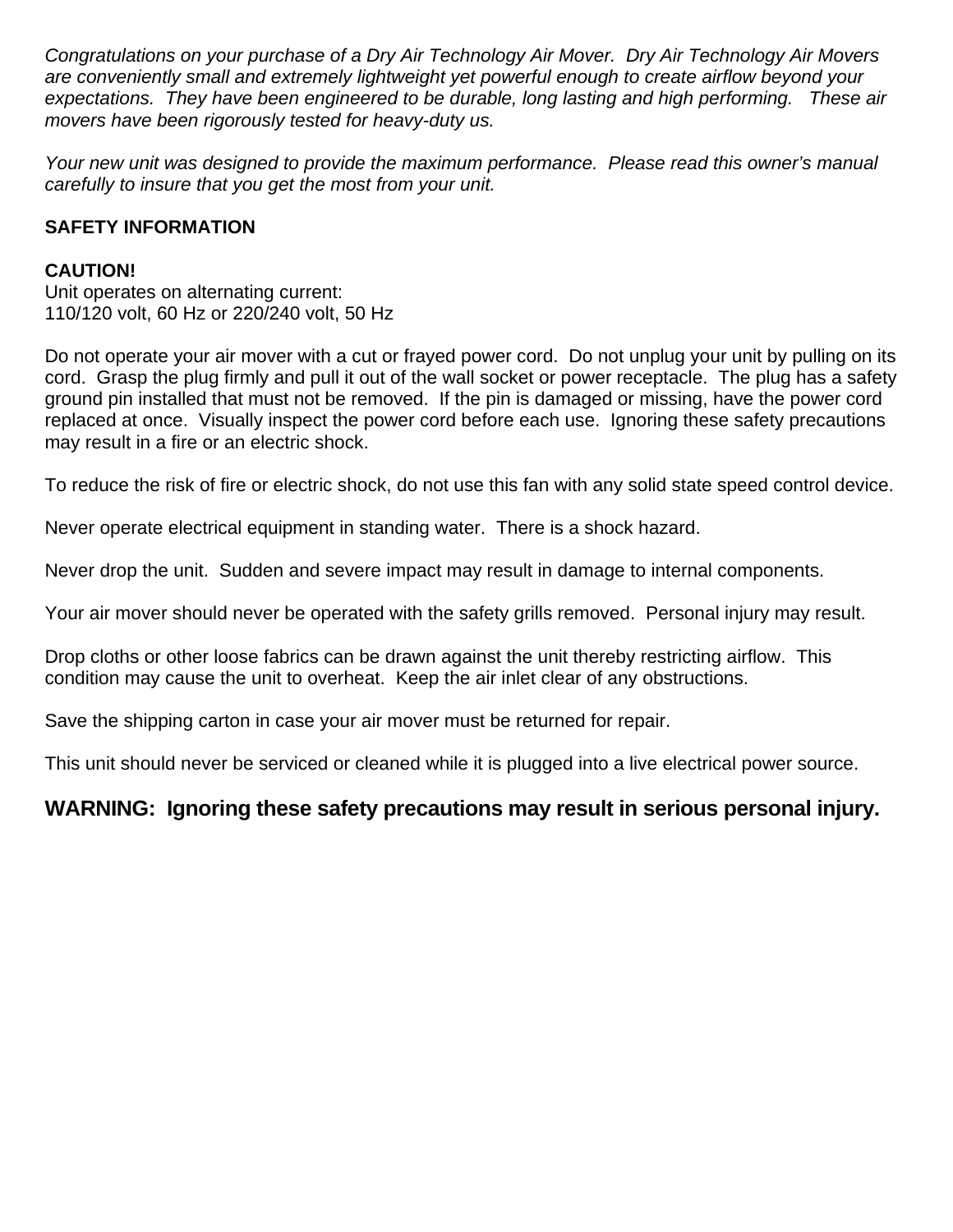# *TEMPEST™ TYPHOON™*

#### **OPERATING INSTRUCTIONS**

Please inspect your unit upon receipt for any freight damages. Be sure to keep all original packaging. Original packaging will help protect unit from freight damage upon return.

If you discover any damages during inspection, please contact Dry Air Technology.

The unit as packaged is ready to be put into service. If you have a 220v model, attach the appropriate plug for your region.

Inspect the unit completely for any shipping damage. Place the unit on the ground or on a very stable platform.

Plug the unit into a grounded alternating current circuit and switch the unit on.

#### **MAINTENANCE**

When turning on equipment for use, always check to make sure the unit is running properly.

When the unit is first turned on, check for excessive vibration or noise. This would indicate a major problem. If your unit is running abnormally, troubleshoot to find the cause and make any necessary adjustments or repairs. Do not allow the unit to run when problem persists. A simple adjustment problem can turn into complete motor failure if not corrected.

#### **Warning**

Disconnect the unit from the power supply before cleaning or servicing.

#### **SPECIFICATIONS**

| Model   | Voltage      | Motor | <b>RPM</b> | Speed | Amps | Max       | <b>Dimensions</b>         | Weight |
|---------|--------------|-------|------------|-------|------|-----------|---------------------------|--------|
|         |              |       |            |       |      | <b>SP</b> | $(H \times L \times W)$   |        |
| Tempest | 230V 50/60Hz | .4 HP | 1050       |       |      | 1.50      | $17"$ x $18.5"$ x $15.5"$ | 28 lbs |
| Tempest | 115V 60Hz    | .4 HP | 1050       |       |      | 1.50      | $17"$ x $18.5"$ x $15.5"$ | 28 lbs |
| Typhoon | 115V 60Hz    | .4 HP | 1050       |       |      | .50       | $17"$ x $18.5"$ x $15.5"$ | 28 lbs |

Wheel Size for all units is 9.5" x 9.5".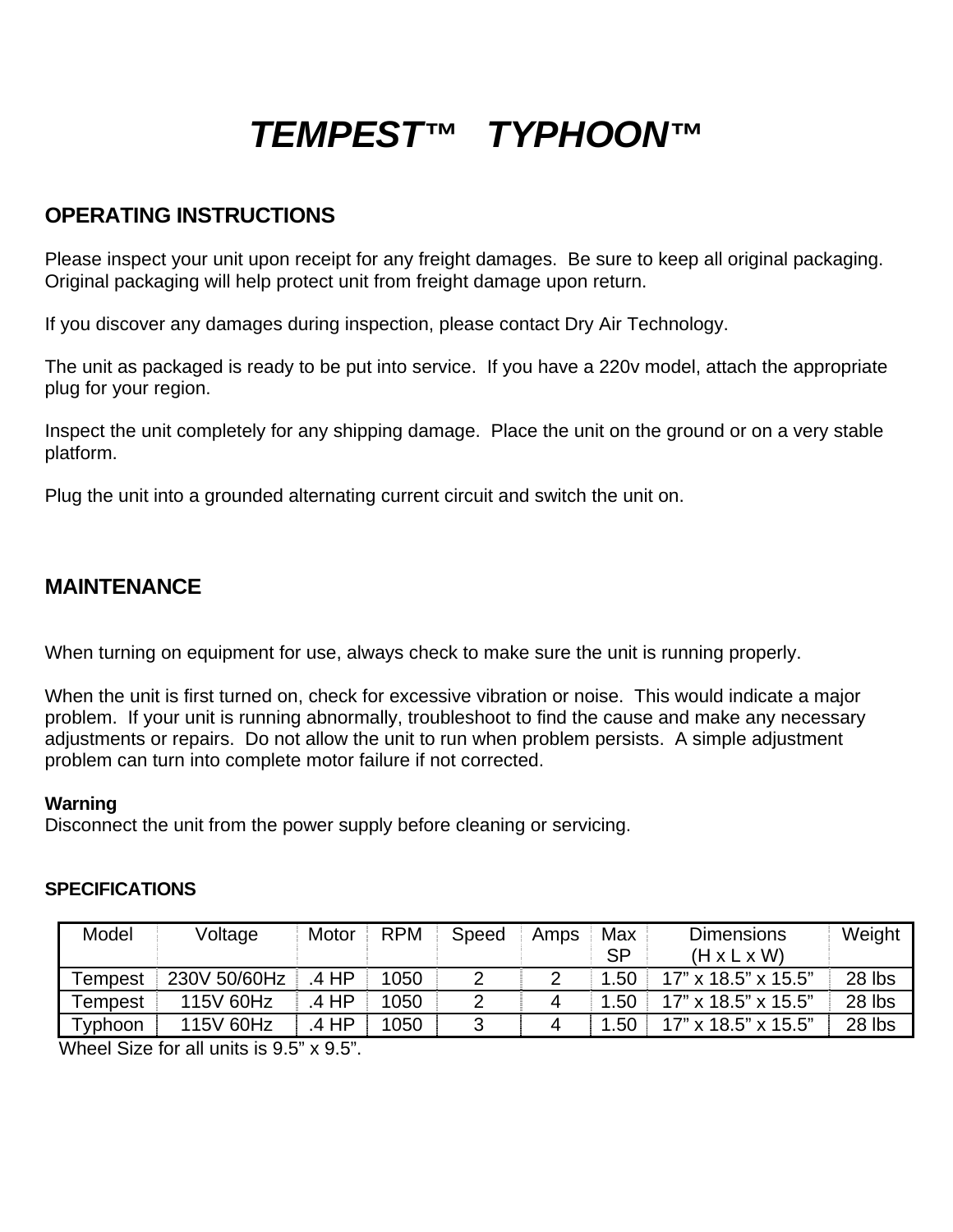## **ATTN: PRODUCT UPDATE**

**The new Typhoon Air Mover is now equipped with a .4 HP motor, GFCI receptacle and 15 amp breaker.** The GFCI Receptacle and 15 amp breaker gives you the ability to plug one fan into another, reducing the chaos and clutter of extension cords and power cords crisscrossing the drying site. This outlet is GFCI (Ground Fault Circuit Interrupter) protected and incorporates a dedicated circuit breaker. You can plug three Typhoon Air Movers into each other on a 15 amp circuit. For your convenience a 3mm Allen Wrench is included to remove the intake grill to provide access to the blower wheel and motor.

| <b>Problem</b>              | <b>Cause</b>                                                      | <b>Solution</b>                                                                  |
|-----------------------------|-------------------------------------------------------------------|----------------------------------------------------------------------------------|
| Unit will not run.          | 1. GFCI has tripped                                               | 1. Reset GFCI, it must be a properly                                             |
|                             |                                                                   | grounded receptacle.                                                             |
|                             | 2. No power to unit.                                              | 2-A. Check the 15 amp circuit breaker                                            |
|                             |                                                                   | on control panel. Reset if necessary.<br>2-B. Check the building fuse or circuit |
|                             |                                                                   | breaker. Reset breaker or replace fuse.                                          |
|                             |                                                                   | 3. 3. Place in "ON" position.                                                    |
|                             | 3. Switch not on.                                                 | 4. Replace switch.                                                               |
|                             | 4. Switch is faulty.                                              | 5. Perform continuity check, using                                               |
|                             | 5. Faulty/broken cord or motor wire.                              | volt/amp meter. Repair/replace faulty                                            |
|                             |                                                                   | broken wire.                                                                     |
| Unit runs but fan makes     | 1. Unit has been severely jolted causing fan                      | 1. Remove motor and replace damaged                                              |
| loud scraping noise.        | to rub against housing.                                           | motor mounts.                                                                    |
|                             | 2. Unit has been severely jolted causing                          | 2. Replace fan blade.                                                            |
| Unit runs but vibrates      | housing to deform.<br>1. Severe jolt has bent motor shaft causing | 1. Remove and replace motor.                                                     |
| excessively.                | unit to be out of balance.                                        |                                                                                  |
|                             | 2. Fan blade damaged.                                             | 2. Replace blade if necessary.                                                   |
|                             | 3. Dirt build up on one side of                                   | 3. Clean fan blade.                                                              |
|                             | fan blade.                                                        |                                                                                  |
| Unit runs but fan does not  | 1. Fan is jammed against housing.                                 | 1. Remove motor and replace damaged                                              |
| turn.                       |                                                                   | motor mounts. Replace fan blade if                                               |
|                             |                                                                   | necessary.                                                                       |
|                             | 2. Capacitor wire has broken/come loose,                          | 2. Repair/replace wires/capacitor as                                             |
|                             | capacitor has failed.<br>3. Housing has been damaged such that it | necessary.                                                                       |
|                             | presses on fan blade.                                             | 3. Replace housing/unit as necessary.                                            |
| Unit runs briefly, and then | 1. Motor bearings are failing or motor has                        | 1. Replace motor.                                                                |
| shuts off.                  | developed an internal electrical fault.                           |                                                                                  |
|                             | 2. Intake grill and/or exhaust grill                              |                                                                                  |
|                             | is obstructed.                                                    | 2. Remove obstruction.                                                           |
|                             | 3. Excessive duct length.                                         | 3. Reduce the duct length to the                                                 |
|                             |                                                                   | recommended maximum.                                                             |

#### *TROUBLE SHOOTING*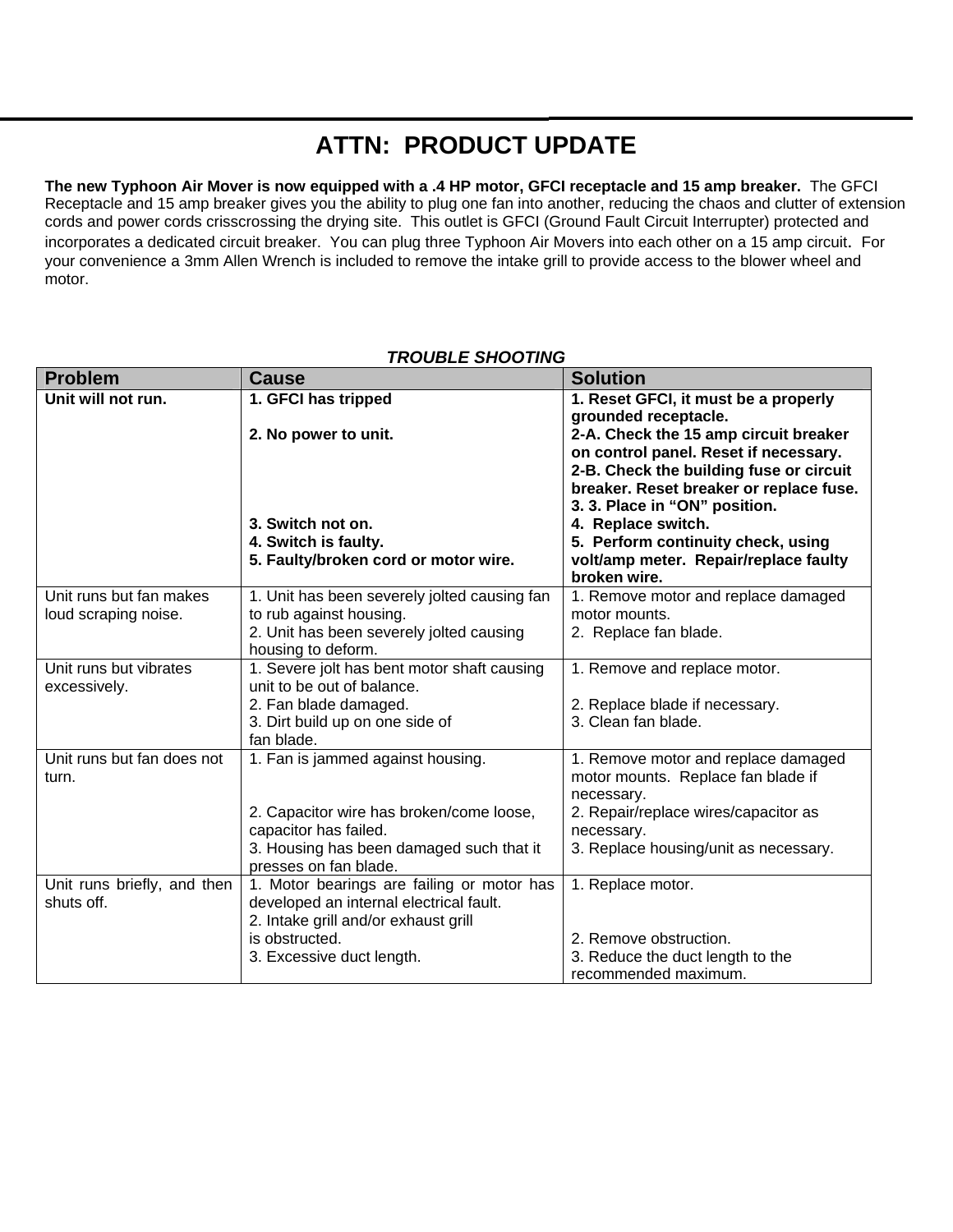## Trouble Shooting

| <b>Cause</b>                                                                                   | <b>Solution</b>                                                                             |
|------------------------------------------------------------------------------------------------|---------------------------------------------------------------------------------------------|
| 1. No power to unit.                                                                           | 1. Plug unit in. Check circuit<br>breaker.                                                  |
| 2. Switch not on.                                                                              | 2. Place in "ON" position.                                                                  |
| 3. Switch is faulty.                                                                           | 3. Replace switch.                                                                          |
| 4. Faulty/broken cord or motor wire.                                                           | 4. Perform continuity check, using<br>volt/amp meter. Repair/replace<br>faulty broken wire. |
| 1. Unit has been severely jolted<br>causing blower wheel to rub against<br>housing.            | 1. Remove motor and replace<br>damaged motor mounts.                                        |
| 2. Unit has been severely jolted<br>causing housing to deform.                                 | 2. Replace blower wheel.                                                                    |
| 1. Severe jolt has bent motor shaft<br>causing unit to be out of balance.                      | 1. Remove and replace motor.                                                                |
| 2. Air mover blade damaged.                                                                    | 2. Replace blade if necessary.                                                              |
| 3. Dirt build up on one side of<br>air mover blade.                                            | 3. Clean air mover blade.                                                                   |
| 1. Blower wheel is jammed against<br>housing.                                                  | 1. Remove motor and replace<br>damaged motor mounts. Replace<br>blower wheel if necessary.  |
| 2. Capacitor wire has broken/come<br>loose, capacitor has failed.                              | 2. Repair/replace wires/capacitor<br>as necessary.                                          |
| 3. Housing has been damaged such<br>that it presses on blower wheel.                           | 3. Replace housing/unit as<br>necessary.                                                    |
| Motor bearings are failing<br>1.<br>or<br>motor has developed an internal<br>electrical fault. | 1. Replace motor.                                                                           |
| 2. Intake grill and/or exhaust grill                                                           | 2. Remove obstruction.                                                                      |
|                                                                                                | 3. Reduce duct length to<br>recommended maximum.                                            |
|                                                                                                | is obstructed.<br>3. Excessive duct length.                                                 |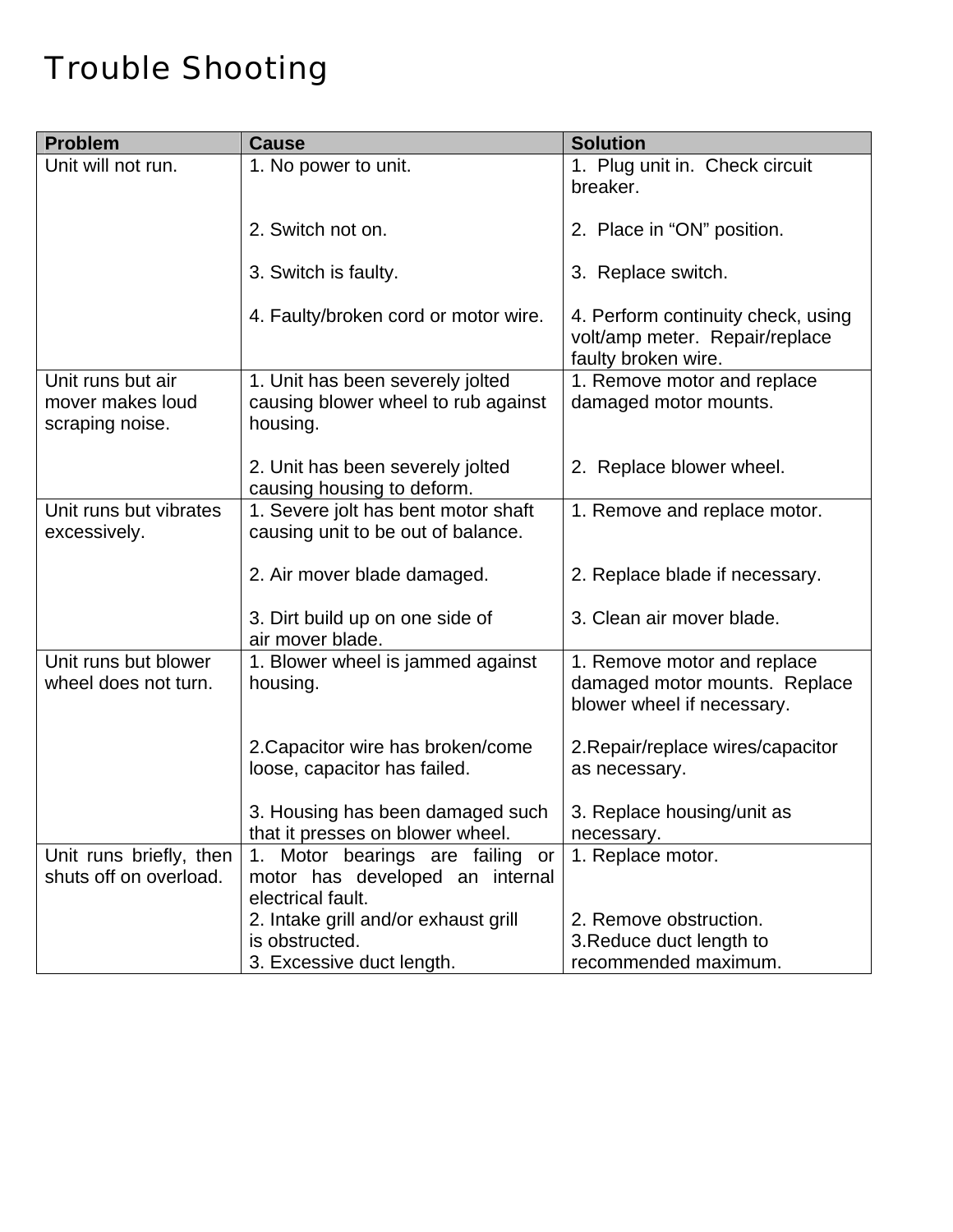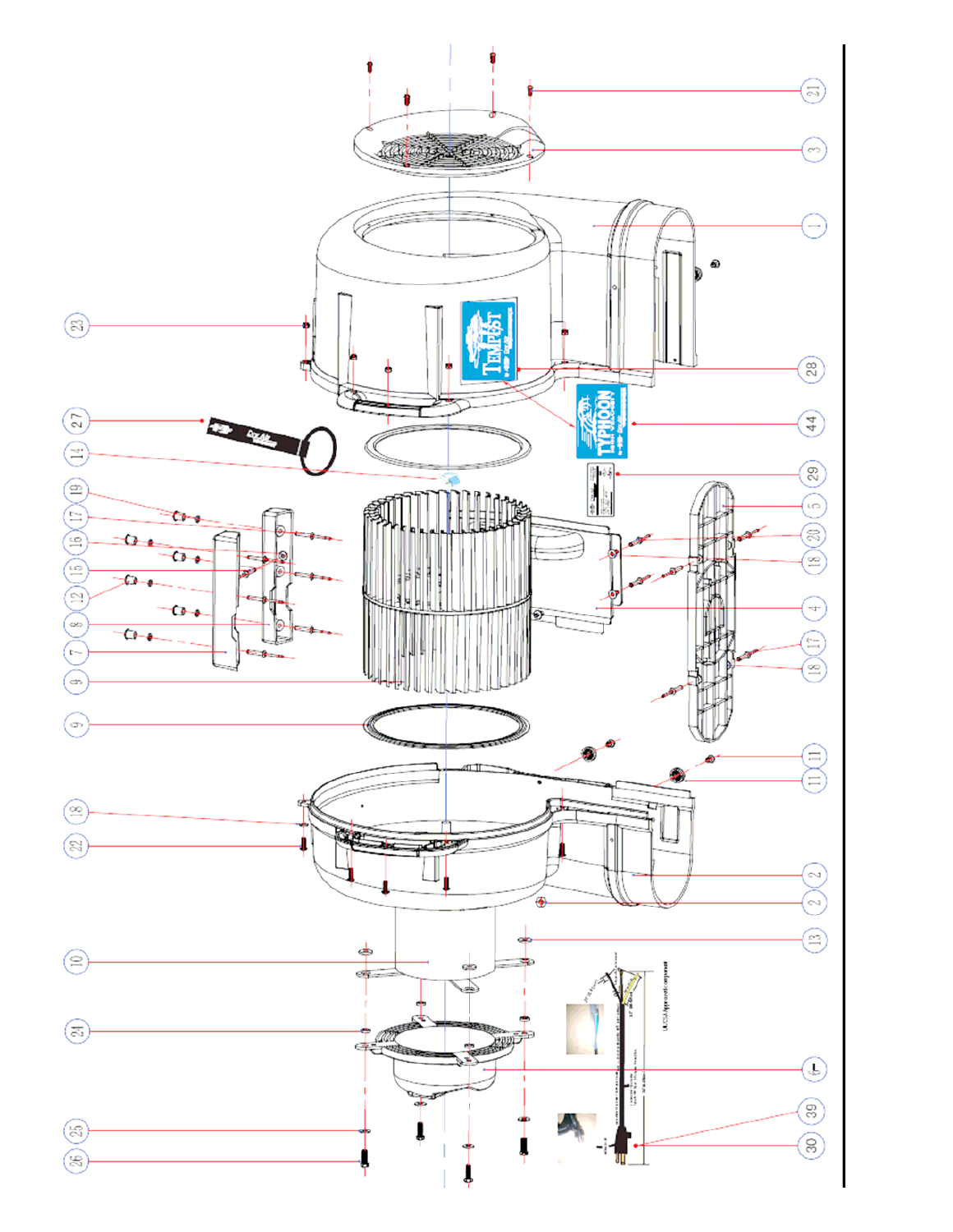



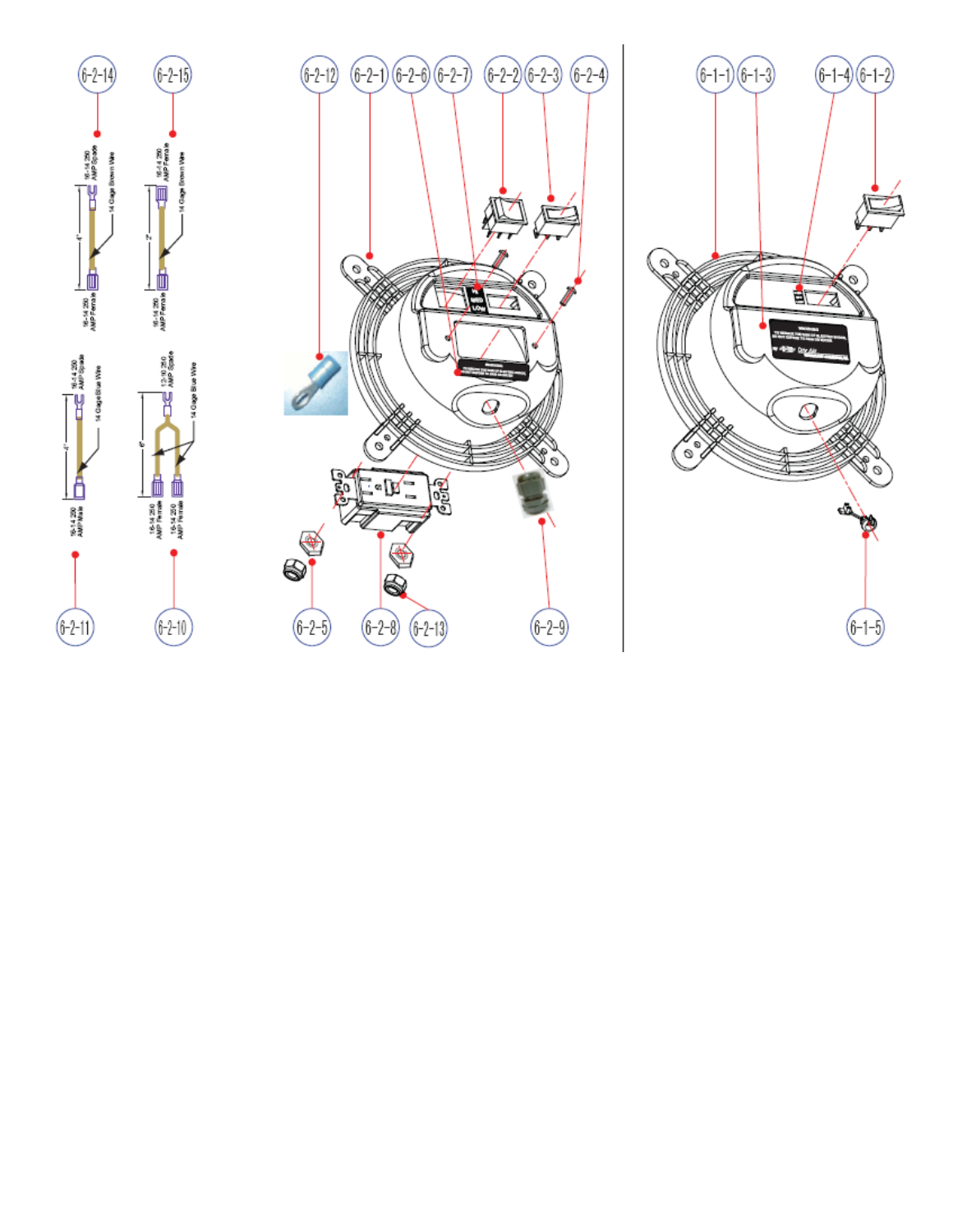| No. | Part Number     | Part Name                     | QTY. |
|-----|-----------------|-------------------------------|------|
| 1   | CF-00C-P4N20550 | Fan Base Left                 | 1    |
| 2   | CF-00C-P4N20551 | Fan Base Right                | 1    |
| 2Α  |                 | Base M6 Insert Nut            | 4    |
| 3   | CF-00C-P4N20552 | Primary Inlet Grill           | 1    |
| 4   | CF-00C-P4N20553 | Fan Bse Handle Relief         | 1    |
| 5   | CF-00C-P4N20554 | Snout Grill                   | 1    |
| 7   | CF-00C-P4N20558 | Upper Foot Molded             | 1    |
| 8   | CF-00C-P4N20559 | Lower Foot Molded             | 1    |
| 9А  | CF-00M-P4A10280 | Blower Wheel                  | 1    |
| 9Β  |                 | Blower Wheel Ring             | 2    |
| 11  | GN-00C-R6N10561 | Molded Rubber Foot            | 4    |
| 11  |                 | Plastic Foot Rivet            | 4    |
| 12  | GN-00C-P6N10562 | Rubber Bumper Insert          | 6    |
| 13  | GN-00F-R5B10327 | M6 Rubber Motor Mount Washer  | 4    |
| 14  | CF-00F-S9NN0333 | Blower Wheel Shaft Clip       | 1    |
| 15  | GN-00F-A1B10320 | M3x15 AL/AL Rivet Black       | 1    |
| 16  | GN-00F-A5BN0325 | M3x8x1 Rivet Backing Washer   | 1    |
| 17  | GN-00F-A5BN0321 | M5x25 AL/AL Rivet Black       | 6    |
| 17  | GN-00F-A5BN0321 | M5x25 AL/AL Rivet Black       | 5    |
| 18  | GN-00F-A5BN0323 | M5x12.7x1.5 AL Backing Washer | 5    |
| 18  | GN-00F-A5BN0323 | M5x12.7x1.5 AL Backing Washer | 4    |
| 18  | GN-00F-A5BN0323 | M5x12.7x1.5 AL Backing Washer | 2    |
| 19  | GN-00F-A5BN0324 | M5x9.5x1.5 AL Backing Washer  | 5    |
| 20  | GN-00F-A1B10322 | M5x20 AL/AL Rivet Black       | 5    |
| 21  | GN-00E-S2BN0312 | M5x15 Grill Mounting Screw    | 4    |
| 22  | GN-00F-S2BN0316 | M5x16 Shell Machine Screw     | 6    |
| 23  | GN-00F-S4BN0317 | M5 Shell Nylon Nut            | 6.   |
| 24  | CF-00F-S6BN0315 | Motor Mount Bushing           | 4    |
| 25  | GN-00F-S5BN0314 | M6 Motor Mount Washer         | 4    |
| 26  | GN-00F-S3BN0313 | M6 Motor Mount Machine Screw  | 4    |
| 27  | GL-00C-LNNN0223 | Nylon Strap W/Loop            | 1    |
| 29  | GN-00L-SANN0077 | Product Spec Label            | 1    |
| 31  | AF-00L-MINN0181 | Air Mover Manual              | 1    |
| 32  | CF-00P-C1N70034 | CF White Inner Box            | 1    |
| 33  | CF-00P-C1NN1024 | CF Master Carton              | 1    |
| 34  | AC-00P-P2N90088 | Plastic Bag                   | 1    |
| 35  | CF-00P-C6NN0125 | Air Mover Insert              | 1    |
| 38  | CF-00L-LANN0102 | Brady Label For Box Labeling  | 2    |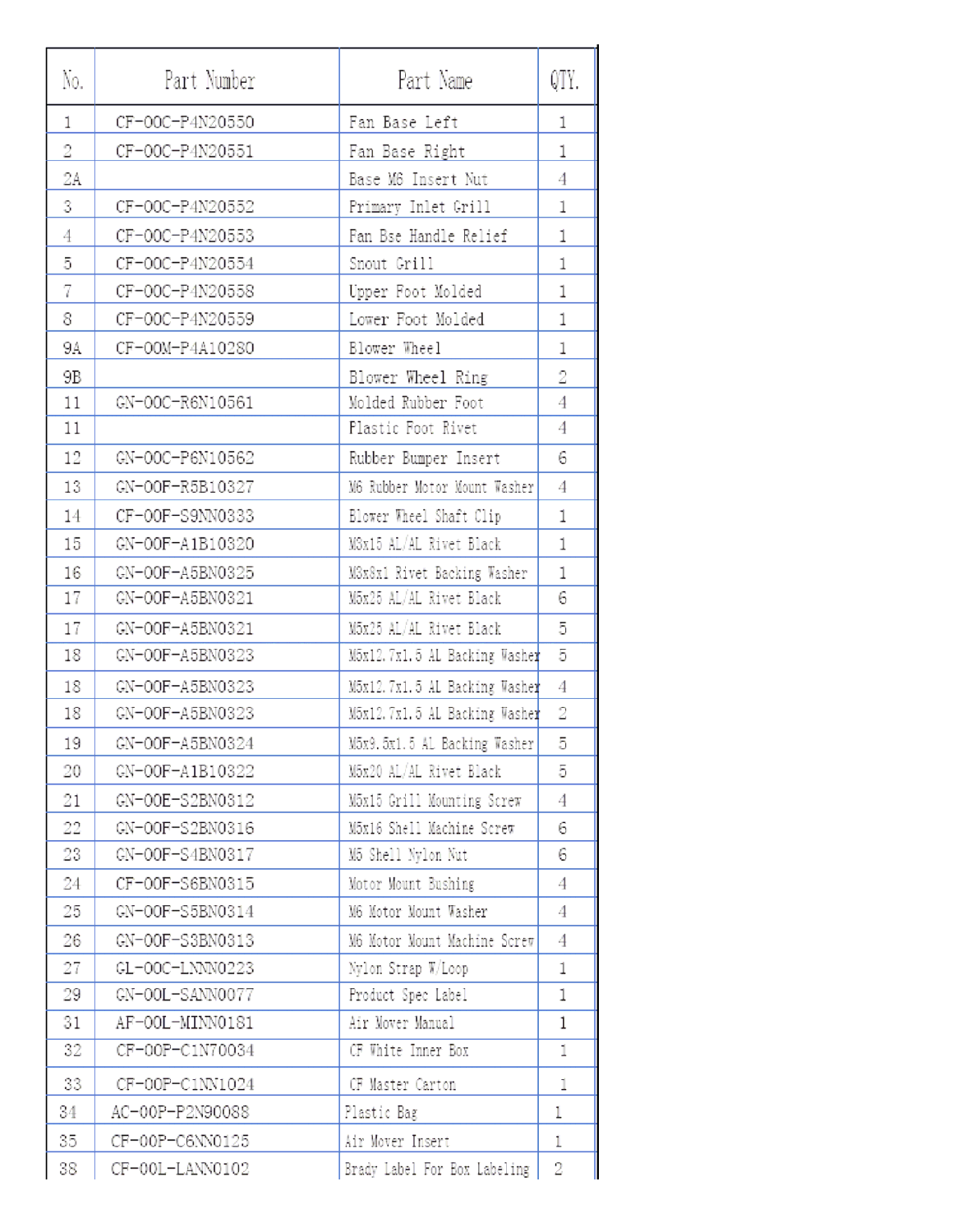| No.          | Part Number       | Part Name                             | QTY.         |
|--------------|-------------------|---------------------------------------|--------------|
| 40           | GN-00F-P6A10223   | Stay Put Knob                         | l            |
| 41           | GN-00F-M6BN0326   | 3mm Allen Key Tool                    | l            |
| 42           | AF-00E-P2N30049   | Butt Splice Insul AMP                 | $\mathbf{l}$ |
| 43           | AF-00E-N2NN0080   | AMP Closed End Connector              | l            |
| 10           | CF-00M-N1A10001   | 115v 3 Speed Motor                    | 1            |
|              | 2 SPEED Materials |                                       |              |
| 28           | CF-00L-LANN0219   | Tempest Shell Graphic                 | 1            |
| 30           | CF-00E-N4A10004   | 166 Fan Cord                          | l            |
| 36           | CF-00L-LANN0221   | Tempest 2sp Box Sticker               | 2            |
| $6 - 1 - 1$  | CP-00F-P4N20555   | 2 Speed Switch Cover                  | 1            |
| $6 - 1 - 2$  | GN-00E-P3A10254   | 2 Speed On/Off/On Switch              | 1            |
| $6 - 1 - 3$  | CF-00L-LANN0218   | 2 Speed Warning Label                 | 1            |
| $6 - 1 - 4$  | CF-00L-LANN0215   | 2 Speed Switch Label                  | 1            |
| $6 - 1 - 5$  | CF-00E-PNN10314   | 6P3-4 Black Heyco                     | l            |
|              | AF-00E-B2NN0029   | .250 Jemale conn.                     | 2            |
|              | 3 Speed Materials |                                       |              |
|              |                   |                                       |              |
|              |                   |                                       |              |
| 37           | CF-00L-LANN0222   | Tempest 3sp Box Sticker               | 2            |
| 39           | GN-00E-P4A10316   | 14 Gage Fan Cord                      | 1            |
| 44           | CF-00L-LANN0220   | 3spd Typhoon Shell Graphic            | 1            |
| $6 - 2 - 1$  | CF-00C-P4N20563   | 3 Speed Switch Cover                  | 1            |
| $6 - 2 - 2$  | GN-00E-P3B10222   | 3 Speed On/On/On Switch               | 1            |
| $6 - 2 - 3$  | $GN-00E-P1A30225$ | 15AMP Rocker Breaker Switch           | 1            |
| $6 - 2 - 4$  | GN-00F-A2BN0330   | Fixation CEGI Screw                   | 2            |
| $6 - 2 - 5$  | GN-00F-A4BN0332   | Fixation CFGI Nut                     | 2            |
| $6 - 2 - 6$  | $GN-00L-LANNO217$ | 3 Speed Warning Label                 | 1            |
| $6 - 2 - 7$  | $CP-00L-LNNN0224$ | 3 Speed Switch Label                  | 1            |
| $6 - 2 - 8$  | AF-00E-P1A10278   | GFCI Receptacle                       | 1            |
| $6 - 2 - 9$  | AF-00E-PNN10015   | Black Heyco                           | 1            |
| $6 - 2 - 10$ | $GN-00E-P4A60323$ | #10 Spade to Female/Jemale AMP Jumper | 1            |
| $6 - 2 - 11$ | $GN-00E-P4A20320$ | #10 Spade to Male AMP Jumper          | 1            |
| $6 - 2 - 12$ | AF-00E-N2NN0009   | AMP #10 Stud Ring                     | 2            |
| $6 - 2 - 13$ | $GN-00F-AABN0332$ | Fixation CFGI Nylon Nut               | 2            |
| $6 - 2 - 14$ | $GN-00E-P4A60321$ | Female To Spade AMP Jumper            | 2            |
| $6 - 2 - 15$ | $GN-00E-P4A60322$ | #10 Jensle to Fensle AMP Junper       | 1            |
| $6 - 2 - 16$ | AF-00E-B2NN0029   | .250 Jemale conn.                     | 2            |